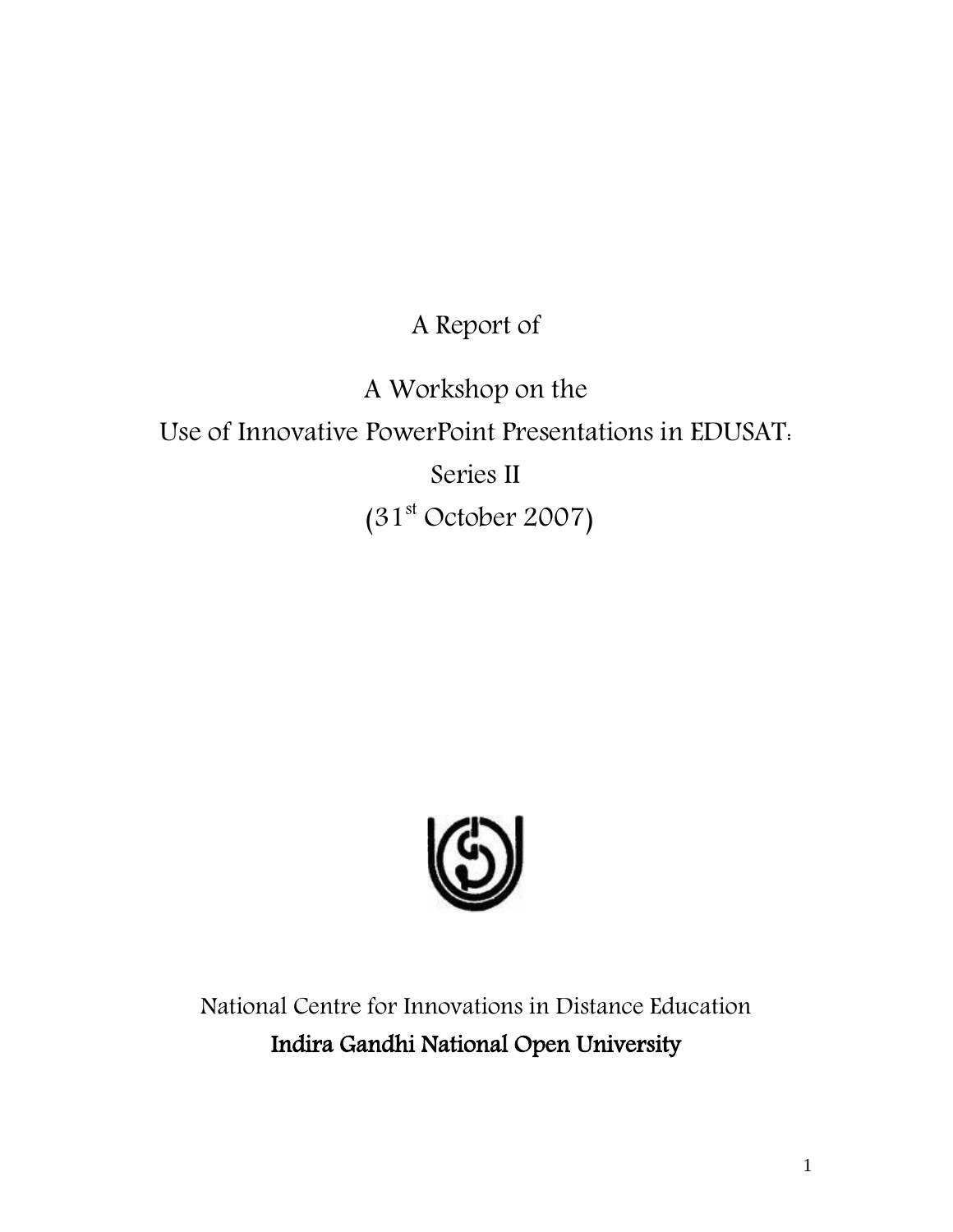A Report of a Workshop on the Use of Innovative PowerPoint Presentations in EDUSAT: Series II (31st October 2007)

Supervision and guidance. Prof. M. Aslam Report prepared by: Dr. Moumita Das

#### © Indira Gandhi National Open University, 2007

All rights reserved. No part of this work may be reproduced, stored in a retrieval system, or transmitted, in any form, by mimeograph or any other means, without permission in writing from the Copyright holder.

Published on behalf of Indira Gandhi National Open University, New Delhi by the Director, National Centre for Innovation in Distance Education.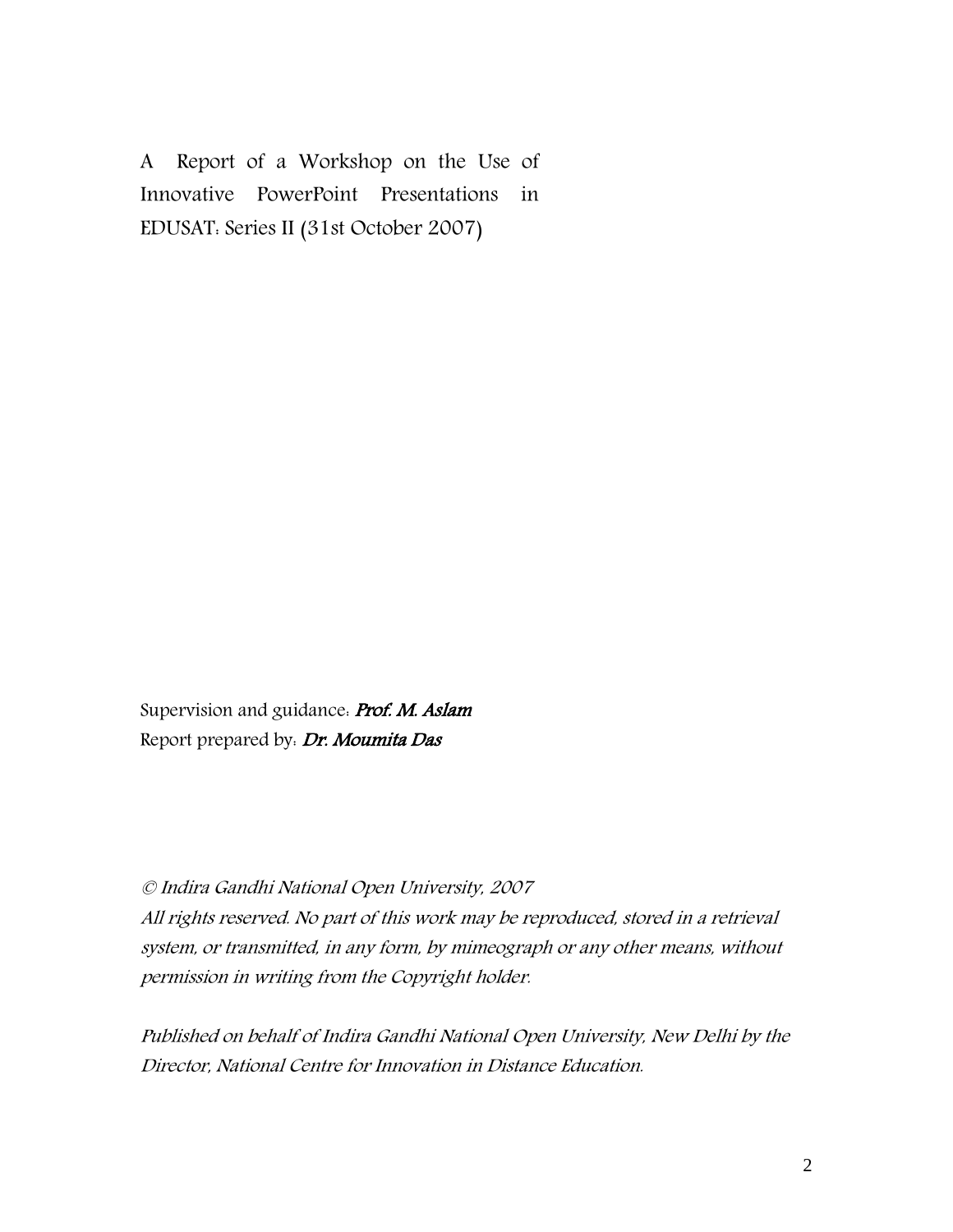#### **Background**

One of the roles of NCIDE is to promote innovations in distance education. As such the NCIDE is also to act as a facilitator for identifying and developing innovative mechanisms for delivery of content through teleconferencing sessions taken up by the faculty of IGNOU using EDUSAT. Accordingly, NCIDE offered its services to the interested faculty members to develop meaningful PPT slides to be used for EDUSAT teleconferencing sessions with the technical know-how available at the center, through a series of workshops. We conducted the first workshop in the series in  $21<sup>st</sup>$  March, 2007. W received a positive response from the faculty members. In order to further strengthen our interaction with the IGNOU faculty, NCIDE held the second workshop in the series on  $31<sup>st</sup>$  October, 2007.

#### **Objectives**

This workshop was planned basically to address those faculty members of IGNOU who had just started using PowerPoint Presentation to deliver the content through teleconferencing and who were interested to make it more meaningful and interesting to the distance learners.

#### **Date, Participants and the Resource persons**

The second workshop titled "Workshop on innovative PowerPoint presentations in EDUSAT: Series II" was held on 31.10.2007, Wednesday, in the Conference Room of NCIDE, Block G, New Academic Complex, IGNOU. This workshop was attended by ten participants comprising both senior and junior IGNOU faculty. The resource persons comprised Prof M. Aslam, Director, NCIDE, Dr Jyotsna Dikshit Deputy Director, NCIDE, and Dr Moumita Das, Assistant Director, NCIDE, academics who possess expertise in PowerPoint presentations.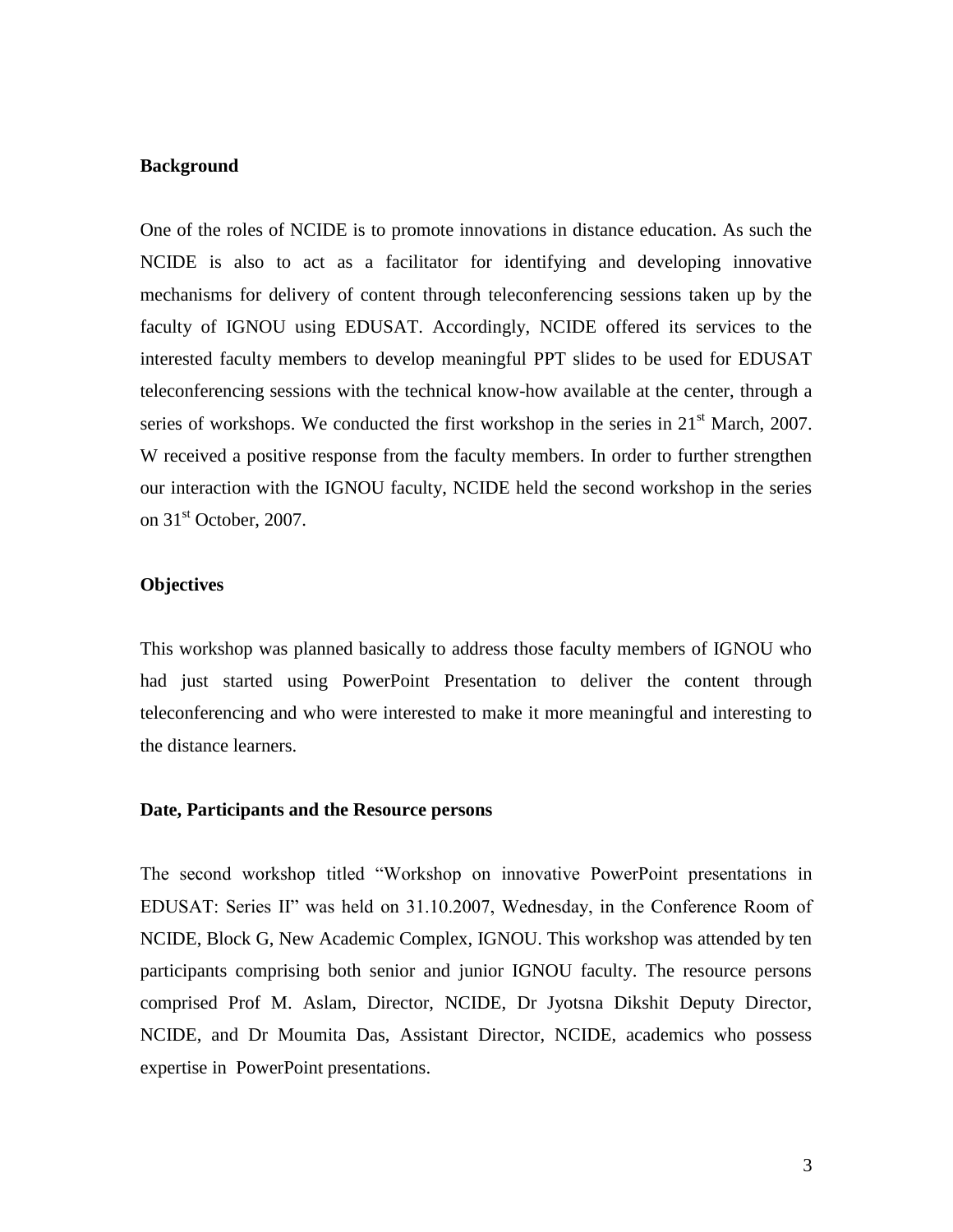#### **Sessions**

The workshop began with Dr. Moumita Das, welcoming the participants, followed by a briefing on the programme schedule by Dr Jyotsna Dikshit. Prof. M. Aslam introduced the participants to NCIDE and its activities. He presented a talk on "Pedagogy of learning material with visual impact". In this talk, he emphasized the need and importance of visual aids for better understanding by the distance learners. He also classified the stages of developing PowerPoint presentations, beginning from the very simple slides through audio/video and animations augmented slides to the very advanced slides with Flashsupported multimedia content. His talk was followed by a joint talk by Dr Jyotsna Dikshit Deputy Director, NCIDE, and Dr Moumita Das on "Developing interesting PowerPoint presentations". Dr Jyotsna Dikshit explained the different stages of planning, designing and developing a PowerPoint presentation, with inputs from Dr. Moumita Das. Dr Jyotsna Dikshit also demonstrated how the different animations, audio/video components and the Flash-supported multimedia content can be integrated into the PowerPoint slides. Dr Moumita Das explained the important aspects of presentation, such a visibility, clarity, editing etc., and the copyright issues that needed to be taken care of while finalizing a presentation, with inputs from Dr Jyotsna Dikshit.

A hands on training was given to the participants, in which they were asked to prepare 5- 6 slides based on topics of their choice. The participants were also asked to incorporate the various audiovisual and animations in their slides, while keeping the general considerations of presentation and copyright issues. The workshop was highly interactive with the participants actively discussing with the resource persons.

Interestingly, in this workshop, the NCIDE helped one participant to prepare *PowerPoint slides in Hindi* for the first time. This has opened up avenues for preparing PowerPoint presentations for (i) unreached learner groups such as the farmers and artisans etc., and also (ii) in other Indian regional languages.

During the workshop, a need assessment for PowerPoint presentations for EDUSAT by the faculty of IGNOU was carried out through a questionnaire that was filled in by the participants.

The one-day workshop was declared closed with Professor Aslam thanking the participants.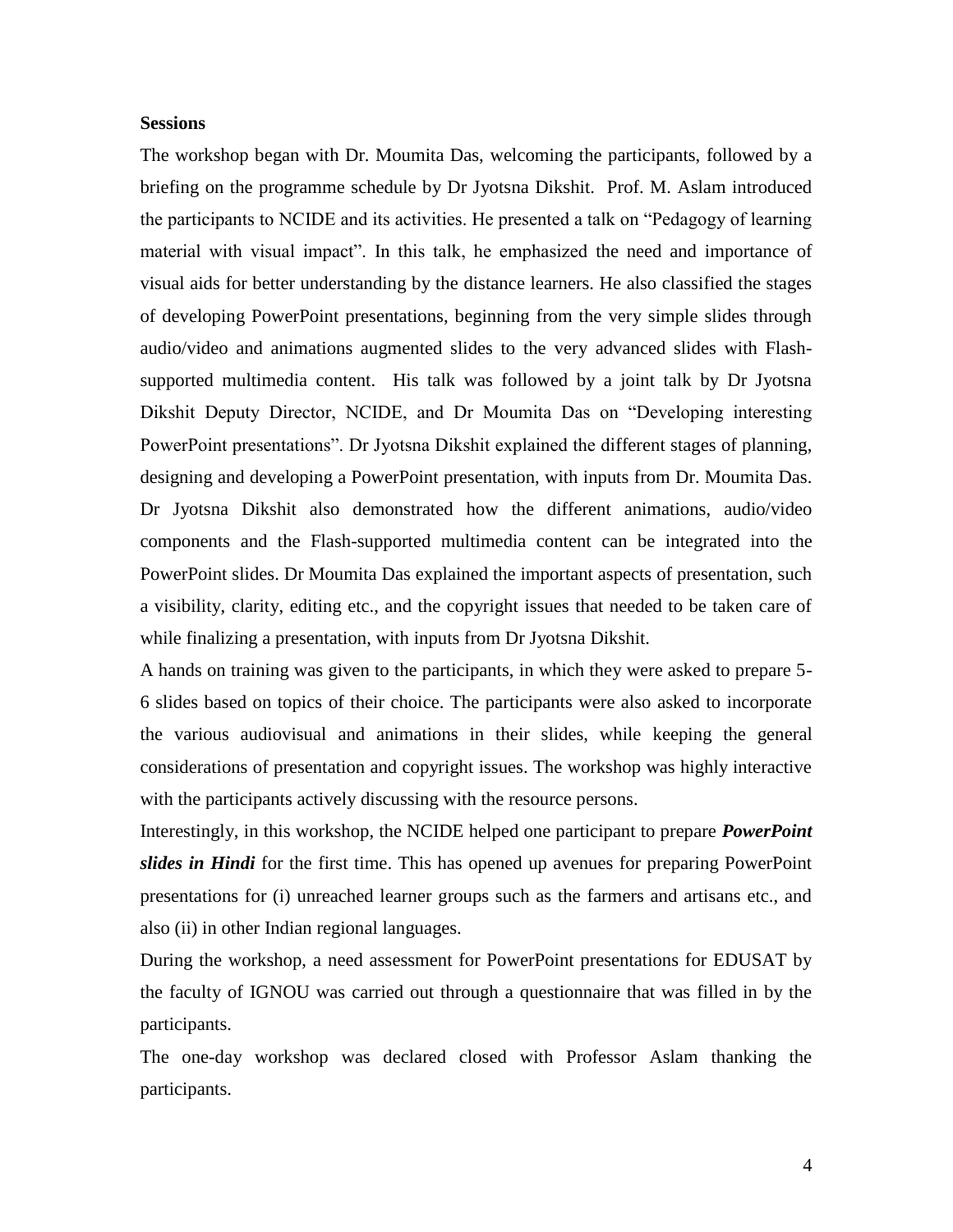#### **Feedback**

An analysis of the feedback questionnaires revealed the following results:

- 1. The faculty members are frequently using PowerPoint (PPT) for their presentations. Most of them use simple PPT presentations while a few use animated presentations.
- 2. The faculty members are of the opinion that the NCIDE can help them in preparing animated, video clip enriched and multimedia enriched PPT presentation for EDUSAT teleconferencing. These PPTs can be developed in a learner friendly manner and in other languages also such as Hindi and other literature as suggested by the participants.
- 3. The faculty members suggested that NCIDE should conduct more such workshops where hands on training should be provided to the participants. They suggested that the number of days of the workshop should be extended from oneday to two days so as to provide sufficient time to develop the skills for producing presentations in multiple ways.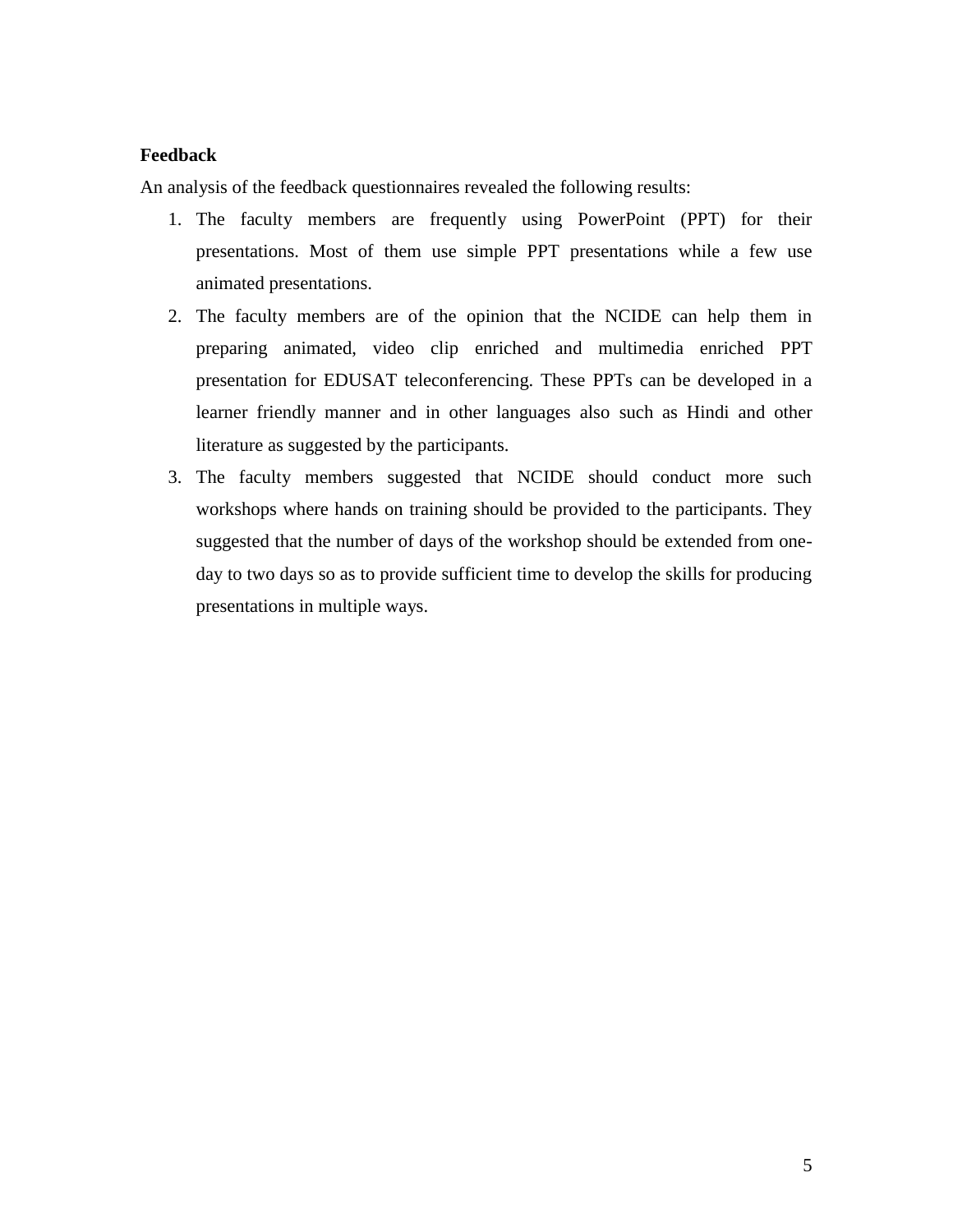## **Workshop on the Use of PowerPoint Presentations for Edusat: Series II**

# *31 October, 2007 Block G, Conference Room, NCIDE*

### *Programme Schedule*

| $11.30 \text{hrs} - 12.00 \text{hrs}$ | <b>Introduction</b>                                                                          |
|---------------------------------------|----------------------------------------------------------------------------------------------|
| $12.00$ hrs $- 12.15$ hrs             | Tea                                                                                          |
| $12.15$ hrs $- 13.00$ hrs             | Pedagogy of learning material with visual impact<br>by <i>Prof. M. Aslam</i>                 |
| $13.00$ hrs $- 14.00$ hrs             | Lunch                                                                                        |
| $14.00 \text{hrs} - 15.00 \text{hrs}$ | Developing an interesting PowerPoint presentation<br>Dr. Jyotsna Dikshit and Dr. Moumita Das |
| $15.00$ hrs $- 16.00$ hrs             | <b>Hands on training</b><br>Dr. Jyotsna Dikshit & Dr. Moumita Das                            |
| $16.00$ hrs $- 16.15$ hrs             | Tea                                                                                          |
| $16.15$ hrs $- 16.45$ hrs             | <b>Feedback and Valedictory</b>                                                              |